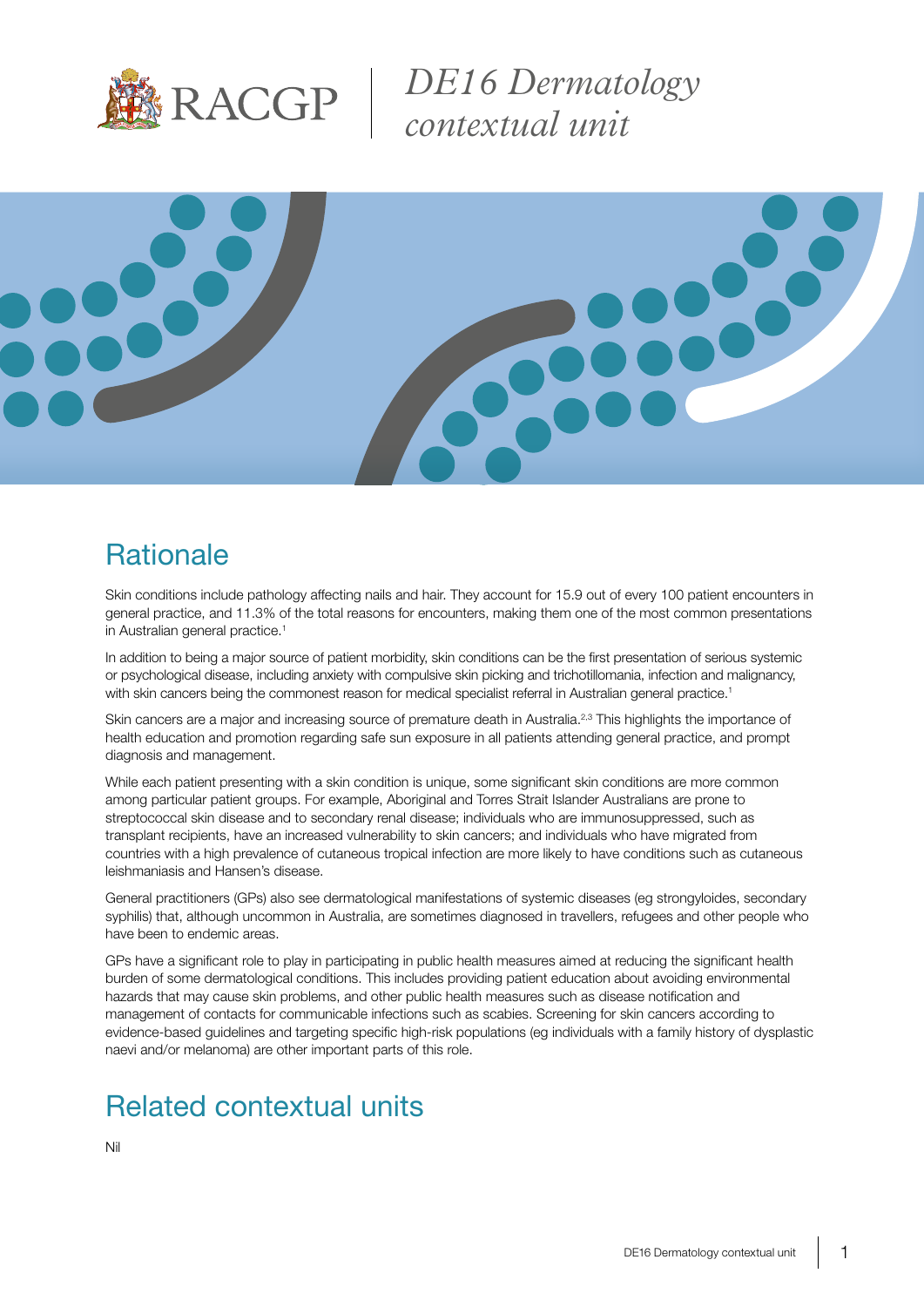# **References**

- 1. Britt H, Miller GC, Henderson J, et al. General practice activity in Australia 2013–14. Sydney: University of Sydney, 2014. Available at http://ses.library.usyd.edu.au/bitstream/2123/11882/4/9781743324226\_ONLINE.pdf [Accessed 19 November 2014].
- 2. Australian Institute of Health and Welfare. Australia's health 2014. Australia's health series no. 14. Cat. no. AUS 178. Canberra: AIHW, 25 June 2014. Available at www.aihw.gov.au/publication-detail/?id=60129547205 [Accessed 19 November 2015].
- 3. Australian Bureau of Statistics. 3303.0 Causes of death, Australia, 2013. Canberra: ABS, 31 March 2013. Available at www.abs. gov.au/ausstats/abs@.nsf/Lookup/by%20Subject/3303.0~2013~Main%20Features~Leading%20Causes%20of%20Death~10001 [Accessed 19 November 2015].

## Useful dermatology resources and tools

DermNet NZ: The dermatology resource, www.dermnetnz.org

## **Glossary**

#### Safe use of dermatological therapies

This may include discussion around precautions with use of topical corticosteroids and podophyllotoxin.

#### Common dermatological conditions

These may include conditions such as:

- eczema: atopic, contact and seborrhoeic
- **psoriasis**
- acne
- rosacea
- urticaria
- bacterial infections: cellulitis, erysipelas, impetigo
- viral infections: herpes simplex, herpes zoster, warts, pityriasis rosea, exanthems, enanthems
- fungal infections: dermatophytes, pityriasis versicolor, candidiasis
- infestations: lice, scabies
- benign growths: epidermoid cysts, seborrhoeic keratoses, solar lentigos
- malignancy and premalignant conditions: solar keratosis, basal cell carcinoma, squamous cell carcinoma, Bowen's disease (squamous carcinoma in situ), keratoacanthoma, melanoma
- pruritus
- hair diseases: alopecia areata, androgenic alopecia, telogen effluvium
- nail diseases: fungal, psoriatic, neoplastic nail disease
- ulcers: including venous, arterial, malignant and pressure ulcers
- systemic conditions: including systemic lupus erythematosus, lichen planus, thrombocytopaenic purpura, sarcoidosis.

### Dermatological manifestations of systemic diseases

These include systemic diseases manifesting as erythema nodosum, vasculitis, generalised pruritis, malar erythema, calcinosis, Raynaud's phenomenon, telangiectasia, rheumatoid nodules, pyoderma gangrenosum.